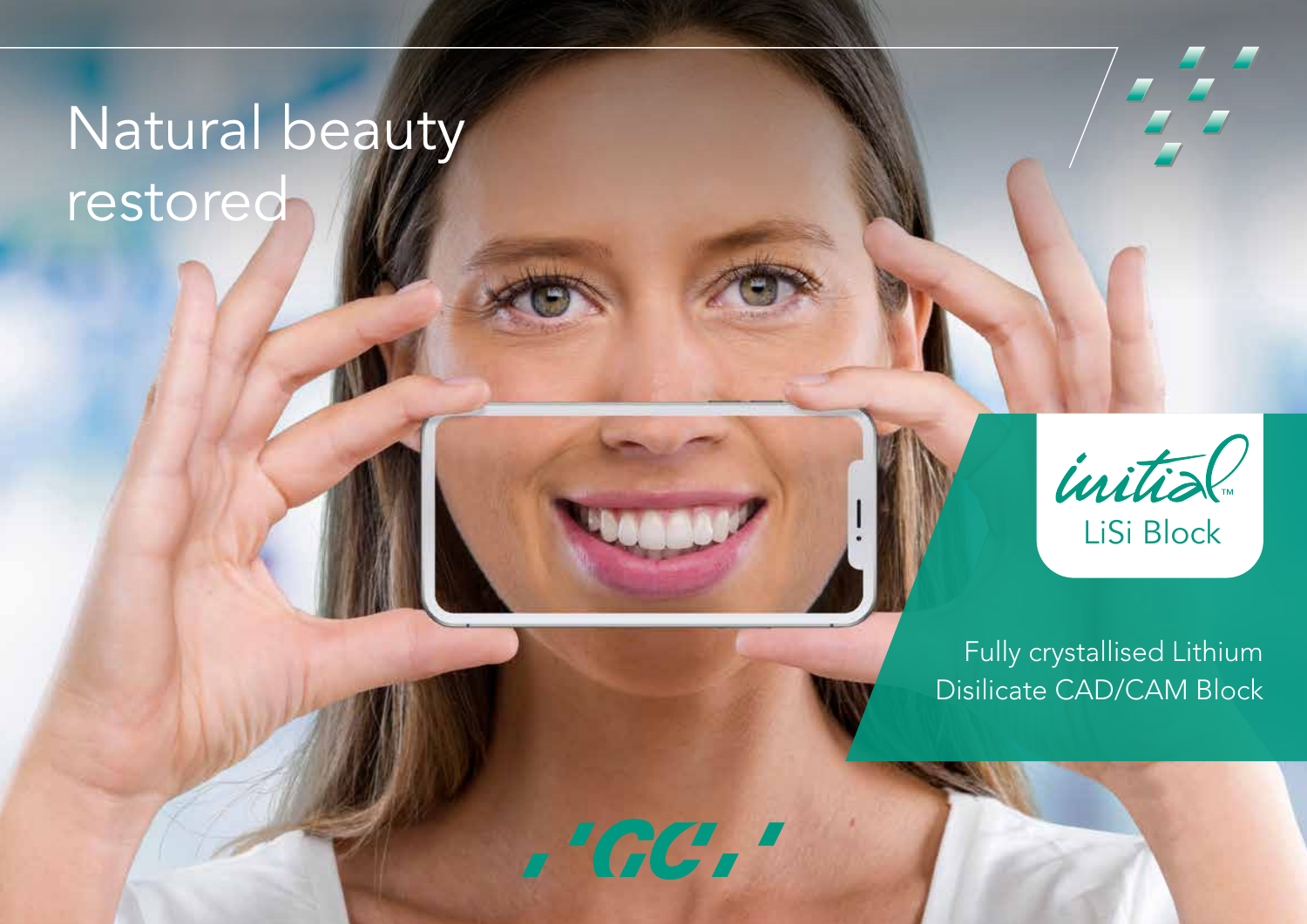### Natural beauty restored

### Initial LiSi Block: strength, precision and aesthetics in a fully crystallised block

Initial LiSi Block is a **fully crystallised lithium disilicate block** that delivers optimal physical properties without firing. This unique block features the proprietary HDM (High Density Micronisation) technology for CAD/CAM dentistry to deliver high wear resistance, smooth margins and aesthetic results. When used with the ONE SQIN technique - the paintable colour-and-form ceramic system - you can quickly and easily achieve more aesthetic results.

- $\checkmark$  Save time, as no crystallisation firing is required
- ü Durable aesthetics
- $\checkmark$  Seamless margins
- $\checkmark$  Natural opalescence
- $\checkmark$  An ideal base for the ONE SQIN technique





#### HDM technology for CAD/CAM dentistry



In 2016, with LiSi Press, GC introduced the HDM (High Density Micronisation) technology. HDM uses equally dispersed lithium disilicate micro-crystals to fill the entire glass matrix rather than using traditional larger size crystals. The clinical efficiency of this technology has been proven after 5 years of clinical service<sup>1</sup>.

To bring faster solutions for indirect restorations, GC has further developed the HDM technology for CAD/CAM dentistry by optimising the crystal size and glass matrix stiffness. Thanks to this new technology, good machinability, marginal integrity, polishability, and wear resistance are achieved at the same time.

Being fully crystallised before milling, high strength is present from the start, which makes additional firing not required.

Conventional lithium disilicate (IPS e.max CAD)



natural opalescence.

HDM technology for CAD/CAM (Initial LiSi Block)



Smaller crystals for easy milling, high wear resistance and

Improved glass matrix stiffness to reach high mechanical strength.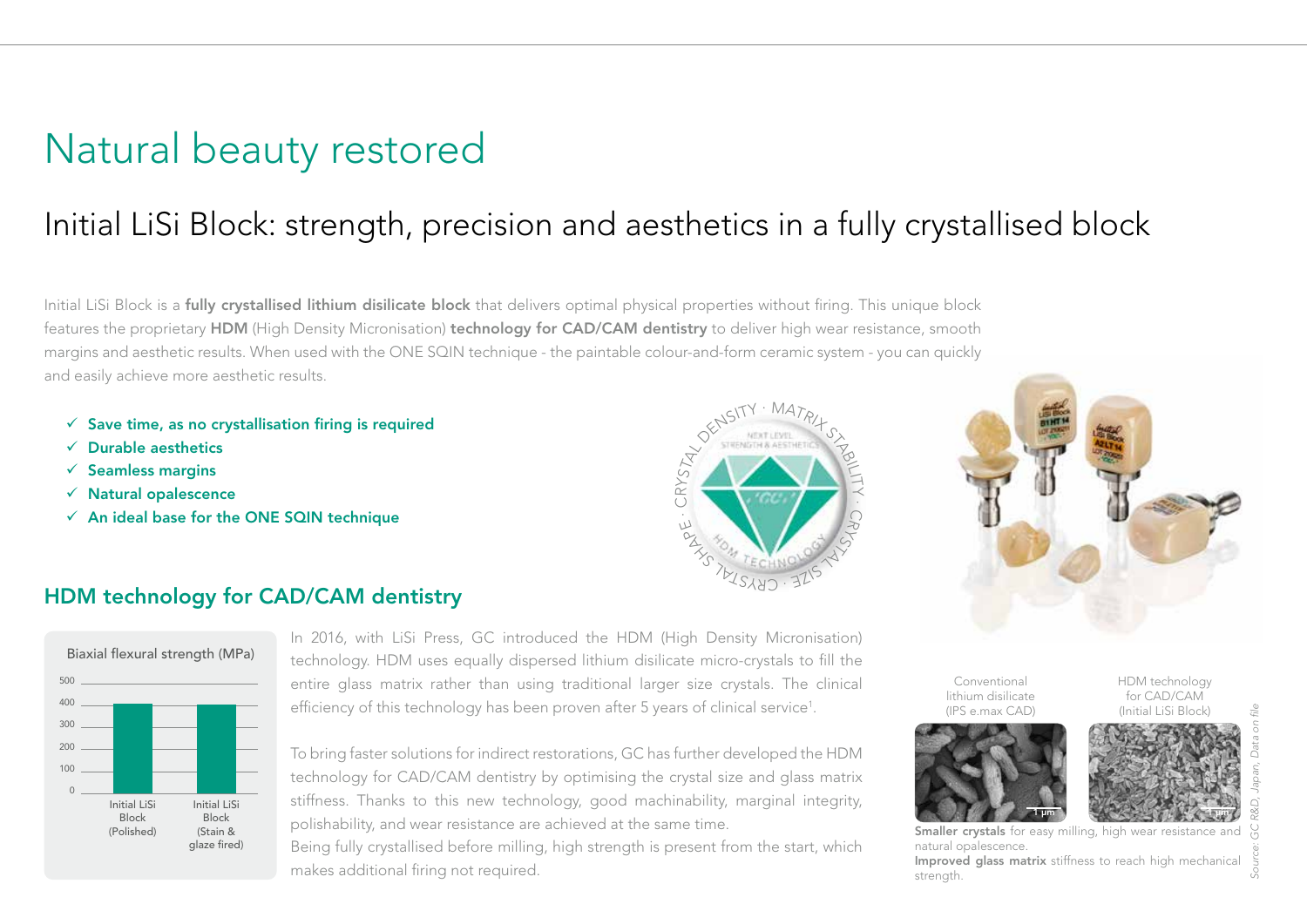

### Durable aesthetics and smooth margins





20 15 10 5  $\cap$ Initial LiSi Block IPS e.max CAD CEREC Tessera Optimised acid and wear resistance <sup>Source:</sup> GC R&D, Japan, Data on file<br>
Source: GC R&D, Japan, Data on file<br>
Source: GC R&D, Japan, Data on file  $\widehat{\phantom{a}}$ Solubility

to help preserve the aesthetics of your restorations over time. Excellent edge stability for smooth margins.

*Source: GC R&D, Japan, Data on file Source: GC R&D, Japan, Data on file*

#### Accurate margins

Since Initial LiSi Block is already fully crystallised before milling, smooth and accurate margins are observed directly after milling. When fired after ceramic painting & glazing, this great marginal accuracy is maintained.





Initial LiSi Block e.max CAD

Ideal marginal integrity with Initial LiSi Block



Courtesy of ZTM Stefan Roozen, Austria





*Courtesy of MDT Djemal Ibraimi, Switzerland*

*Source: GC R&D, Japan, Data on file*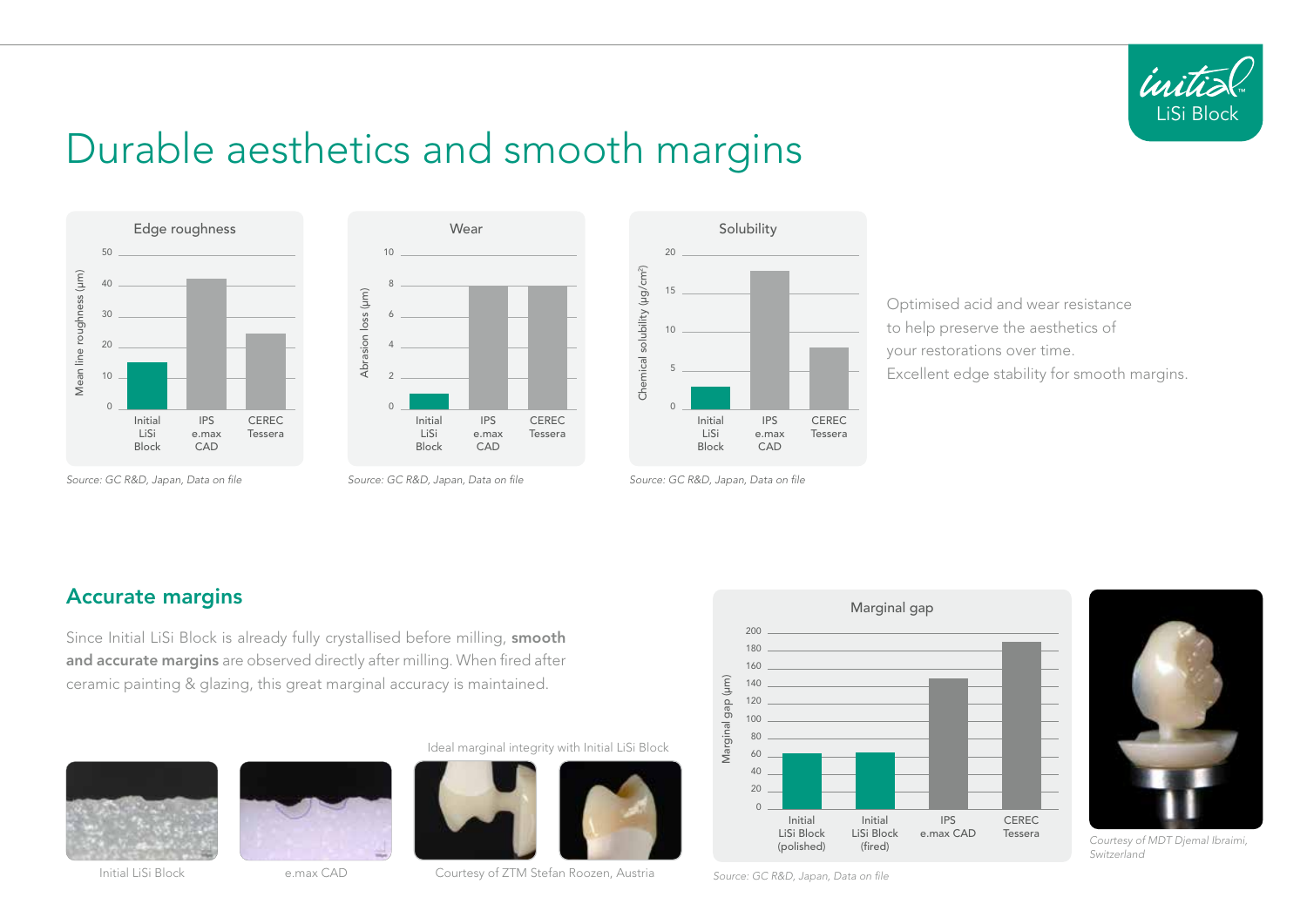







(HT) and low translucency (LT) and offers natural opalescence under any light.

Initial LiSi Block restoration under direct and indirect light.



*Courtesy of Dr. Javier Tapia Guadix, Spain*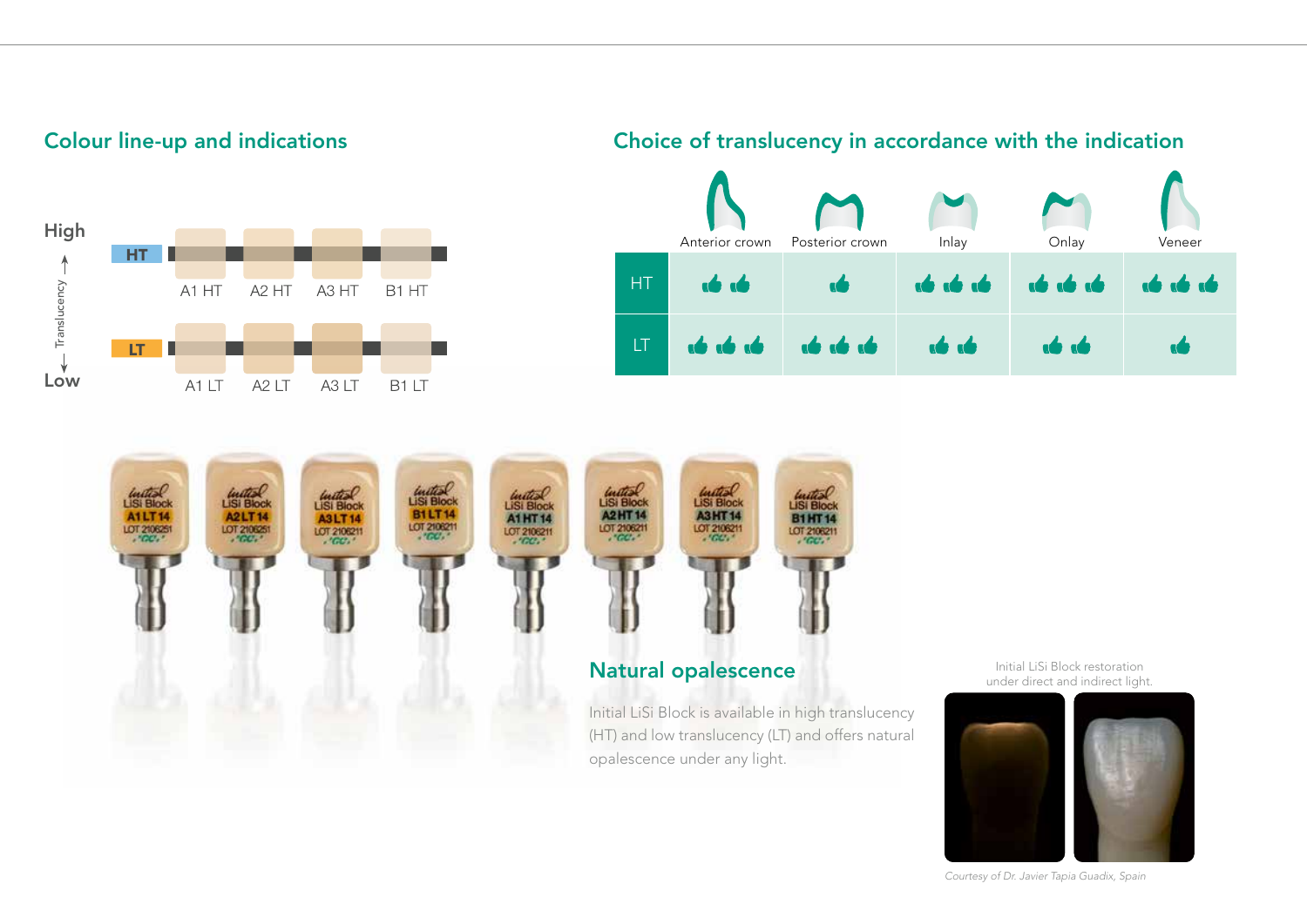

#### Choose your preferred finishing procedure

Initial LiSi Block offers reduced process time thanks to the obsolete crystallisation. This results in a time-saving process compared to conventional lithium disilicate CAD/CAM blocks. Superior gloss can be obtained in only a few minutes by polishing only.





*Courtesy of ZTM Carsten Fisher, Germany*



1 Milling 2 Pre-polishing 3 Putty application 4 Crystallisation 5 Cooling 6 Characterisation 7 Firing 8 Cooling 9 Cleaning

*Source: GC R&D, Japan, Data on file \*Under testing conditions based on IFU.*

#### Just Mill, Paint and Place

With GC Initial IQ ONE SQIN - the paintable colour-and-form ceramic system - you can quickly and easily achieve highly aesthetic results, comparable to conventionally layered restorations but with a significant time gain.

#### How does it work? You choose ...

Painting technique - For all your monolithic posterior work, Initial Lustre Pastes ONE, the unique 3D paintable ceramics from GC, bring fluorescence, unsurpassed vitality and a natural glaze … just by painting.

Micro-layering technique - For sophisticated aesthetic cases in the anterior region, the Lustre Paste ONE and the SQIN ceramic are combined offering unique application and modelling properties that will facilitate surface texturing with self-glazing properties after ceramic firing.

#### **Workflow**



*Courtesy of ZTM Stefan Roozen, Austria*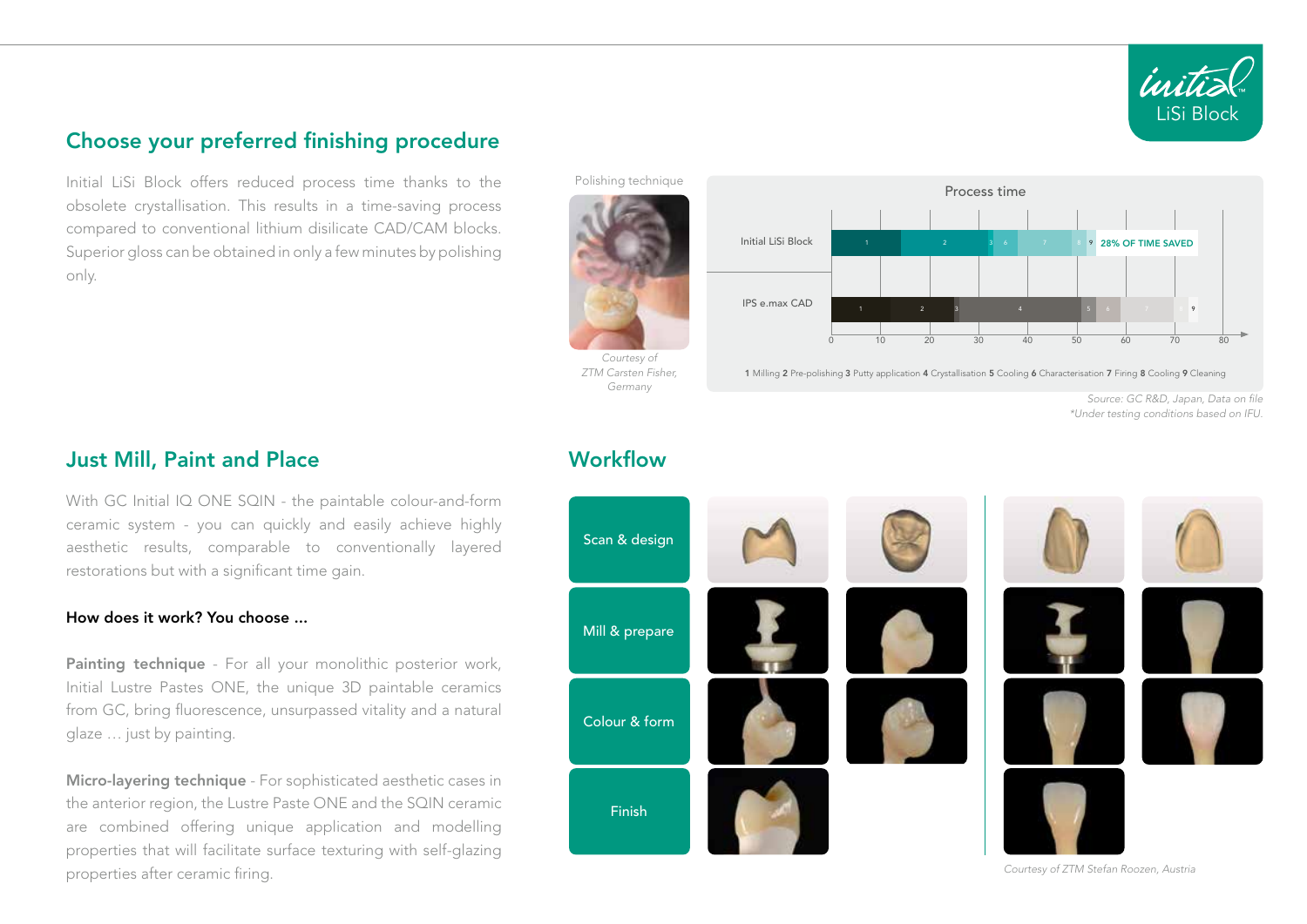### Create colour, form and texture with Initial™ ONE SQIN





Initial LiSi Block framework

Step 1: colour and effects Step 2: form and texture Lustre Pastes ONE Application & firing Application & firing

READY!

### Adding natural fluorescence and gloss



Colour & gloss Initial LiSi Block + Lustre Pastes ONE





Courtesy of M. Brusch, Germany *Courtesy of M. Brusch, Germany*







*Courtesy of Dr. Javier Tapia Guadix, Spain* Guadix, Tapia Courtesy of Dr. Javier

Spain

Lustre Pastes ONE on Initial LiSi Block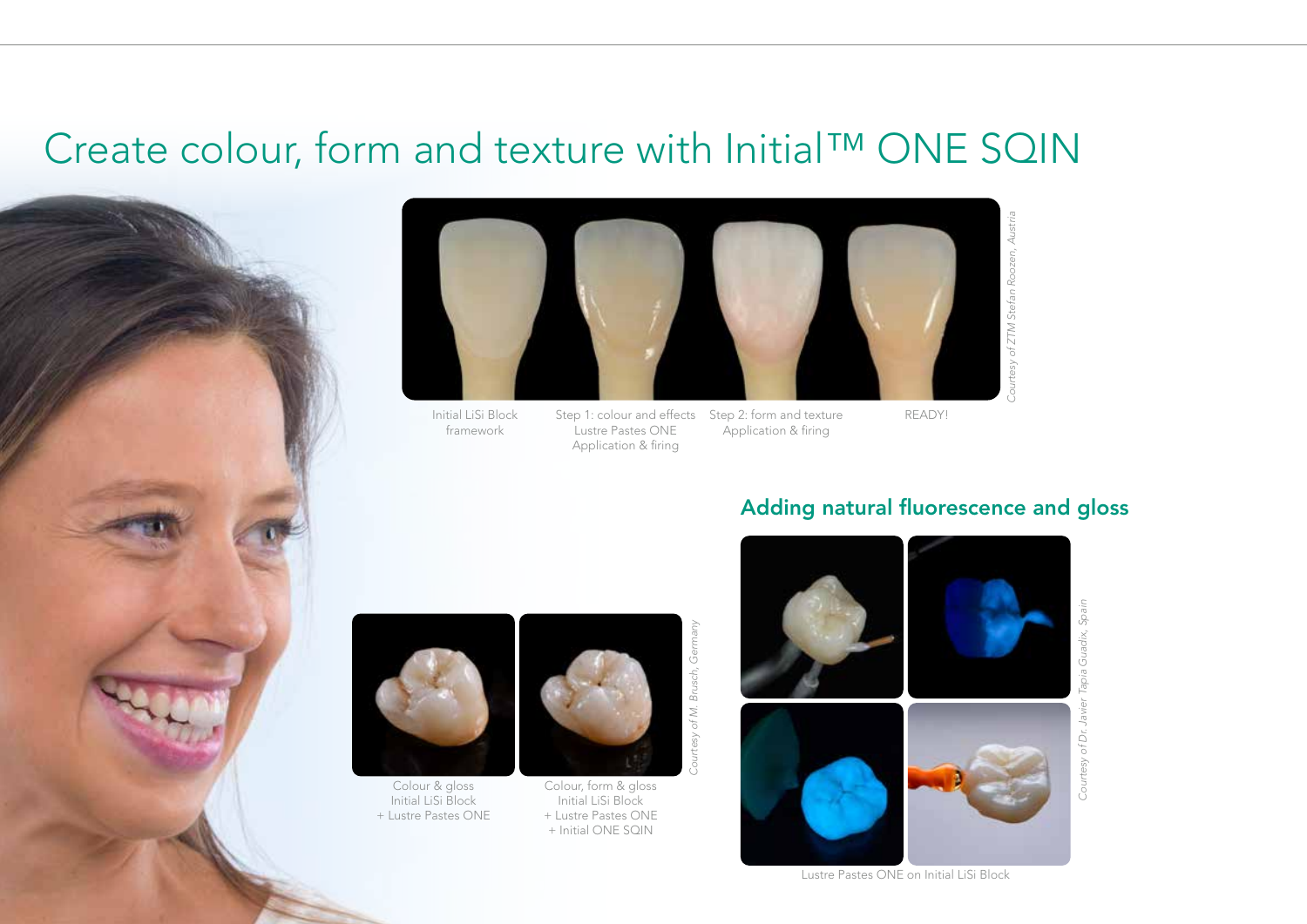

### Function meets Aesthetics



*«I'm totally excited about the natural opalescence and colour matching of the HT version of Initial LiSi Block.»*

MDT Christian Hannker, Germany





*Courtesy of MDT Christian Hannker & Dr. Christian Lampson, Germany*





*Courtesy of MDT Marco Muttone, Dr. Alessandro Iorio, Italy*



*«I love the opalescence of Initial LiSi Block and as a consequence thereof the colour stability and perfect matching.»*

Dr. Christian Lampson, Germany

#### Cement recommendation

Adhesive luting is recommended for Initial LiSi Block. Both G-CEM ONE and G-CEM LinkForce from GC can be used for any type of indication using Initial LiSi Block.